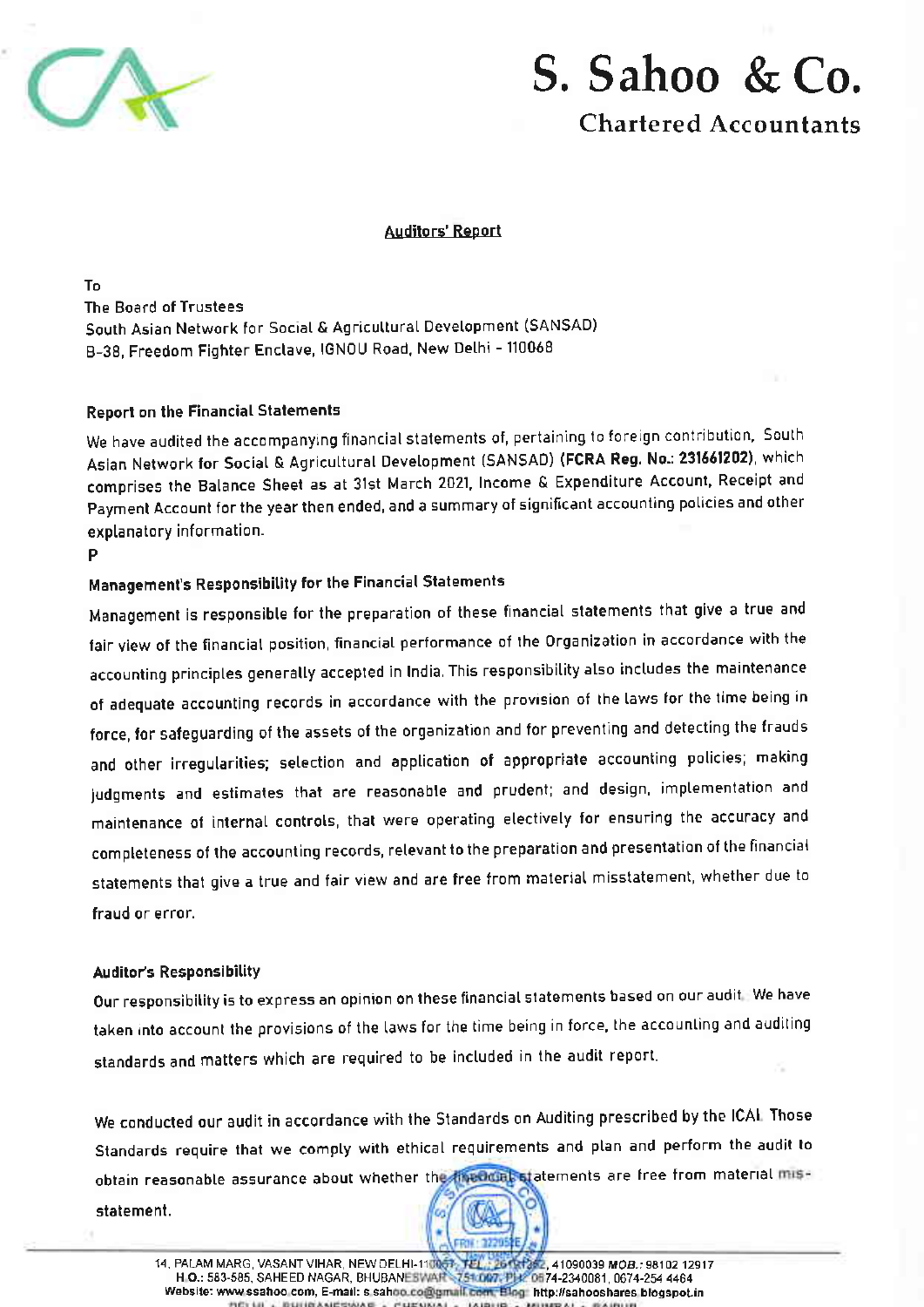An audit involves performing procedures to obtain audit evidence about the amounts and disclosures in the financial statements. The procedures selected depend on the auditor's judgment, including the assessment of the risks of material misstatement of the financial statements, whether due to fraud or error. In making those risk assessments, the auditor considers internal financial control relevant to the organization's preparation of the financial statements that give true and fair view in order to design audit procedures that are appropriate in the circumstances. An audit also includes evaluating the appropriateness of accounting policies used and the reasonableness of the accounting estimates made by organization's management, as well as evaluating the overall presentation of the financial statements.

We believe that the audit evidence we have obtained is sufficient and appropriate to provide a basis for our audit opinion on the financial statements.

#### Opinion

In our opinion and to the best of our information and according to the explanations given to us, the aforesaid financial statements, give the information required by the applicable laws in the manner so required and give a true and fair view in conformity with the accounting principles generally accepted in India;

- a) In the case of the Balance Sheet, of the state of affairs of the South Asian Network for Social & Agricultural Development (SANSAD) as at March 31st, 2021;
- b) In the case of Income & Expenditure Accounts, result of operation for the year ended on that date:

For: S. Sahoo & Co **Chartered Accountants** FRN NO.: 0322952E



CA. Subhajit Sahoo, FCA, LLB Partner M. M. No: - 057426 UDIN: 21057426AAABIQ9647

Date: 01-12-2021 Place: New Delhi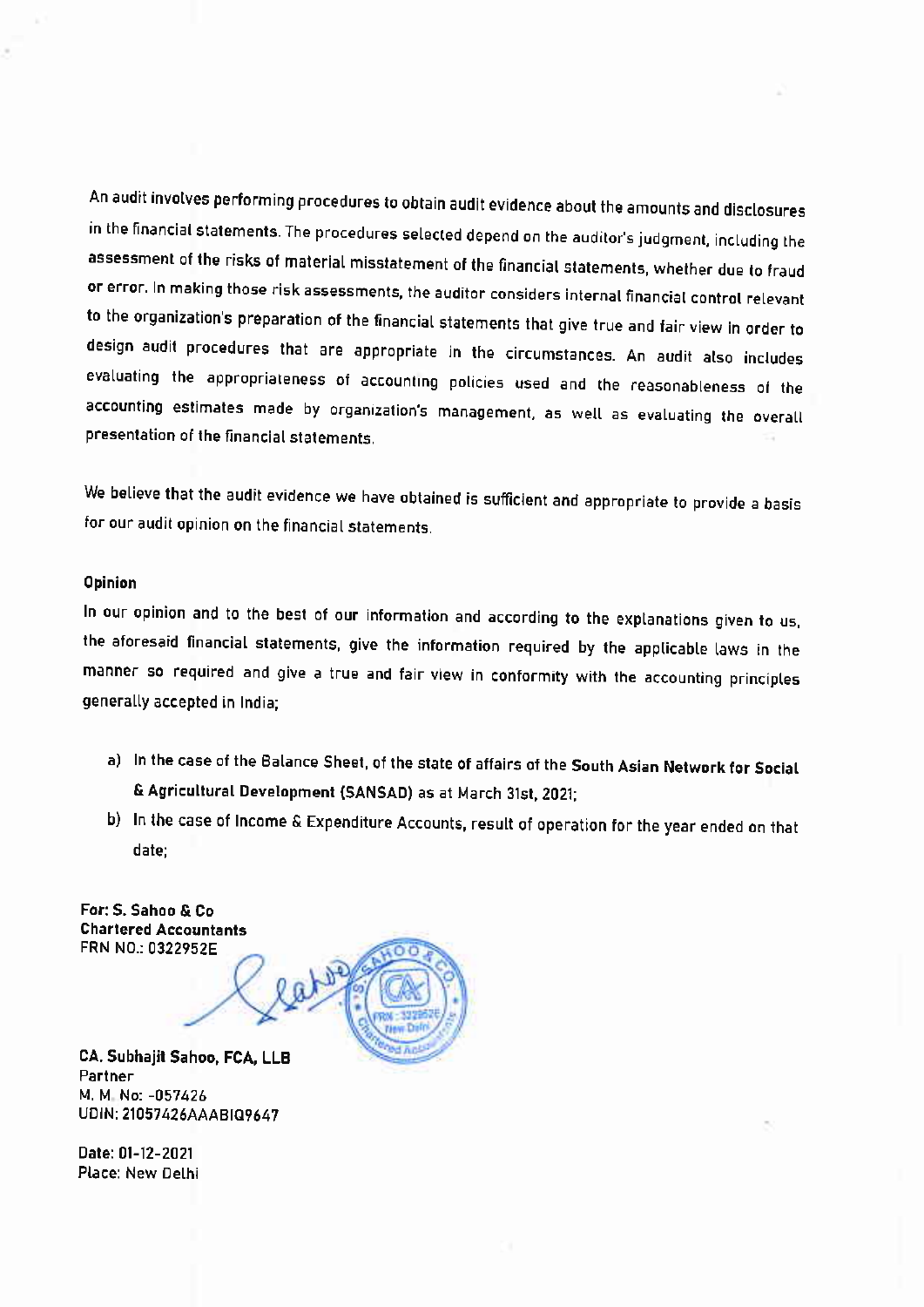#### SOUTH ASIAN NETWORK FOR SOCIAL & AGRIGCULTURAL DEVELOPMENT **SANSAD** B-38, FREEDOM FIGHTER ENCLAVE, IGNOU ROAD, NEW DELHI - 110068 **FCRA PROJECT**

|                                                                           | BALANCE SHEET AS AT 31.03.2021 |              |                          |
|---------------------------------------------------------------------------|--------------------------------|--------------|--------------------------|
| <b>SOURCES OF FUNDS</b>                                                   | <b>SCHEDULE</b>                | F.Y.2020-21  | F.Y.2019-20              |
| <b>LFUND BALANCE</b>                                                      |                                |              |                          |
| a>General Fund                                                            |                                |              |                          |
| b>Asset Fund                                                              | $[01]$                         | 3,430,400.98 | 2,439,748.98             |
|                                                                           | [02]                           | 101,352.00   | 119,734.00               |
| <b>TOTAL</b>                                                              |                                | 3,531,752.98 |                          |
|                                                                           |                                |              | 2,559,482.98             |
| <b>APPLICATION OF FUNDS</b>                                               |                                |              |                          |
| <b>LFIXED ASSETS</b>                                                      | $[03]$                         |              |                          |
| a>Opening Gross Block                                                     |                                | 485,187.00   | 485,187,00               |
| b>Less:Depreciation                                                       |                                | 383,835.00   |                          |
|                                                                           |                                | 101,352.00   | 365,453.00<br>119,734.00 |
|                                                                           |                                |              |                          |
| <b>ILCURRENT ASSETS, LOANS &amp; ADVANCES</b>                             |                                |              |                          |
| a>Loans & Advances                                                        |                                |              |                          |
| b>Cash & Bank Balance                                                     | [04]                           | 847,846.84   | 704,41984                |
|                                                                           | [05]                           | 2,582,554.14 | 1,735,329.14             |
|                                                                           | A                              | 3,430,400.98 | 2,439,748.98             |
| <b>LESS:CURRENT LIABILITIES &amp; PROVISIONS</b><br>a>Current Liabilities |                                |              |                          |
| b>Unspent Grant Balance                                                   |                                |              |                          |
|                                                                           |                                |              |                          |
|                                                                           | В                              | v.           |                          |
| <b>NET CURRENT ASSETS</b>                                                 | $[A - B]$                      | 3,430,400.98 | 2,439,748 98             |
| <b>TOTAL</b>                                                              |                                |              |                          |
|                                                                           | $[1+11]$                       | 3,531,752.98 | 2,559,482.98             |
| <b>Significant Accounting Policies and</b>                                |                                |              |                          |
| <b>Notes to Accounts</b>                                                  | [06]                           |              |                          |
|                                                                           |                                |              |                          |
| The schedules referred to above form an                                   |                                |              |                          |

integral part of the Balance Sheet.

#### IN TERMS OF OUR REPORT OF EVEN DATE

For & on behalf : S.SAHOO & CO. **Chartered Accountants** 

For & on behalf: **SANSAD** 

**ANIL K. SINGH SECRETARY GENERAL** 

**GURINDER KAUR TREASURER** 

[CA.Subhajit Sahoo, FCA,LLB] Partner Firm No. 322952E MM No. 057426

Place:New Delhi Date: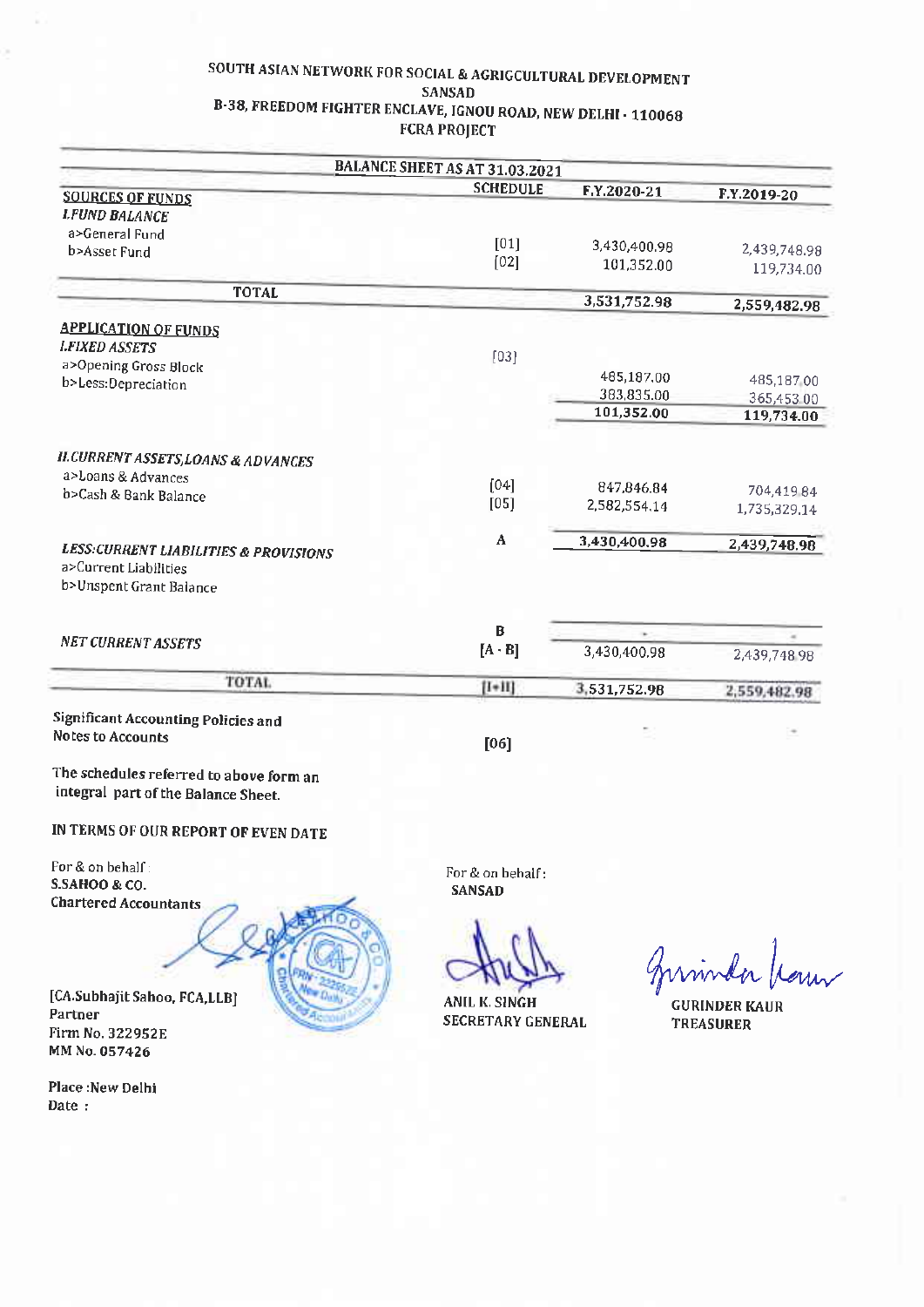#### SOUTH ASIAN NETWORK FOR SOCIAL & AGRIGCULTURAL DEVELOPMENT **SANSAD** B-38, FREEDOM FIGHTER ENCLAVE, IGNOU ROAD, NEW DELHI - 110068 **FCRA PROJECT**

| INCOME & EXPENDITURE ACCOUNT FOR THE YEAR ENDED 31.03.2021 | <b>SCHEDULE</b> | F.Y.2020-21            | F.Y.2019-20             |
|------------------------------------------------------------|-----------------|------------------------|-------------------------|
| <b>I.INCOME</b>                                            |                 |                        |                         |
| Grant in Aid                                               |                 |                        |                         |
| Interest Income                                            |                 | 1,298,882.00           |                         |
| Other Income                                               |                 | 167,667.00             | 176,236.06              |
|                                                            |                 | 1,018.00               |                         |
|                                                            |                 | 1,467,567.00           | 176,236.06              |
| <b>II.EXPENDITURE</b>                                      |                 |                        |                         |
| <b>Bank Charges</b>                                        |                 |                        |                         |
| Electricity/Water Expenses                                 |                 | 1,305.00               | 825.00                  |
| Office Rent A/c                                            |                 | 1,160.00<br>99,000.00  |                         |
| Office Shiftting Expenses                                  |                 |                        | 72,000.00               |
| Programme Expenses                                         |                 | 9,000.00               |                         |
| Repair & Maintenance                                       |                 | 108,000.00             | 18,000.00               |
| Salary-Programme<br>Salary-Admin                           |                 | 2,450.00<br>132,000.00 | 12,200.00<br>470,000.00 |
|                                                            |                 |                        |                         |
|                                                            |                 |                        | 7,287.00                |
| Depreciation                                               | [03]            | 18,382.00              | 23,364.00               |
| Less: Depreciation Transferred to Asset fund               |                 | 18,382.00              | 23,364 00               |
|                                                            |                 |                        |                         |
|                                                            |                 | 476,915.00             | 580,312.00              |
| III.EXCESS OF INCOME OVER EXPENDITURE                      | $[1 - 11]$      | 990,652.00             | 404,075.94              |
| TRANSFERRED TO GENERAL FUND                                |                 | 990,652.00             | 404,075.94              |

**Significant Accounting Policies and** Notes to Accounts

 $[06]$ 

The schedules referred to above form an integral part of the Income & Expenditure A/c.

IN TERMS OF OUR REPORT OF EVEN DATE

For & on behalf: S SAHOO & CO. **Chartered Accountants** 



[CA.Subhajit Sahoo, FCA,LLB] Partner Firm No. 322952E MM No. 057426

Place : New Delhi Date:

For & on behalf: **SANSAD** 

**ANIL K. SINGH SECRETARY GENERAL** 

uninder h

**GURINDER KAUR TREASURER**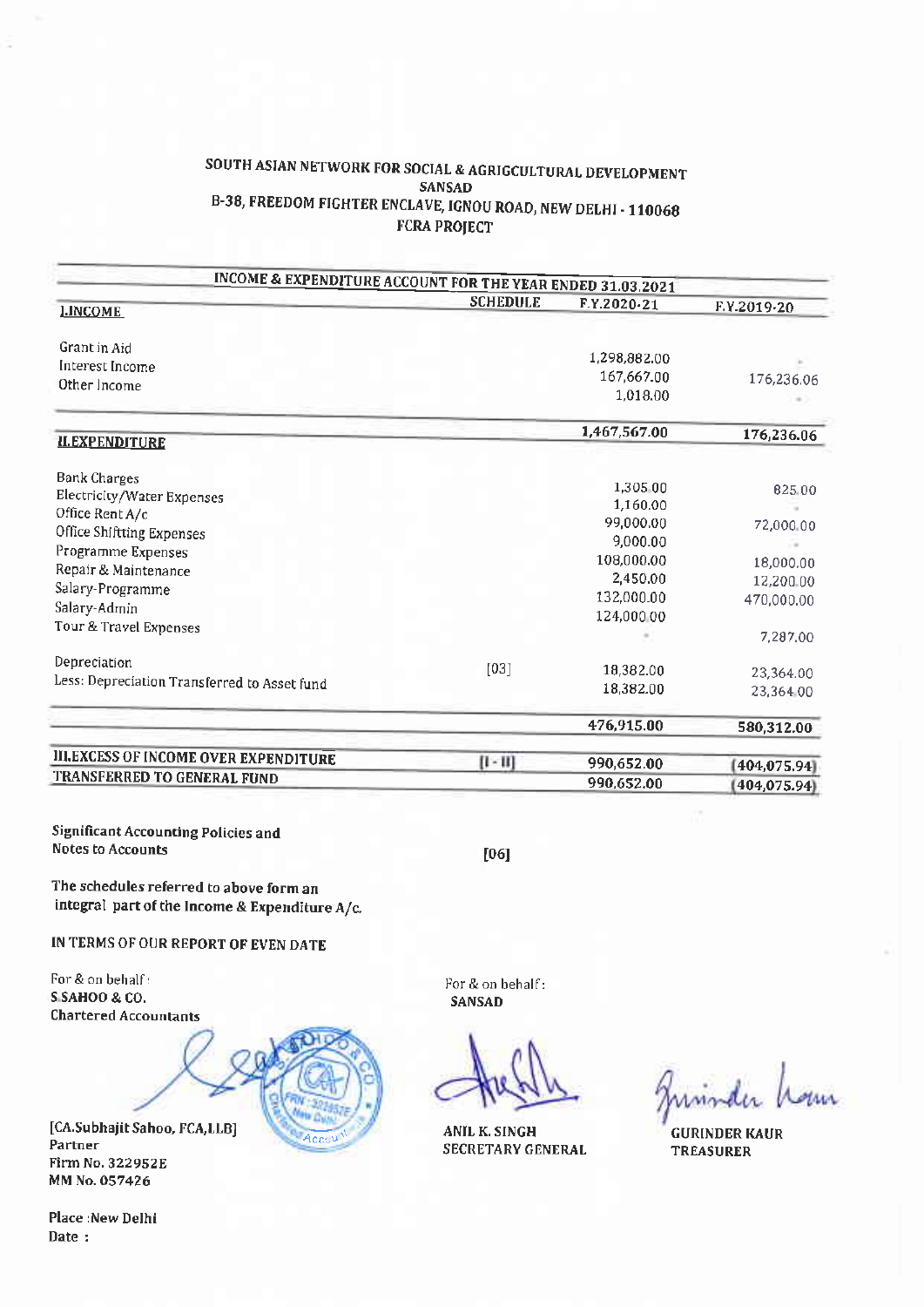#### SOUTH ASIAN NETWORK FOR SOCIAL & AGRIGCULTURAL DEVELOPMENT **SANSAD** B-38, FREEDOM FIGHTER ENCLAVE, IGNOU ROAD, NEW DELHI - 110068 **FCRA PROJECT**

|                                            | <b>RECEIPTS &amp; PAYMENT ACCOUNT FOR THE YEAR ENDED 31.03.2021</b><br><b>SCHEDULE</b> |              |              |
|--------------------------------------------|----------------------------------------------------------------------------------------|--------------|--------------|
| <b>RECEIPTS</b>                            |                                                                                        | F.Y.2020-21  | F.Y.2019-20  |
|                                            |                                                                                        |              |              |
| Opening Cash & Bank Balance                |                                                                                        |              |              |
| Cash in hand                               |                                                                                        | 29,196.00    | 24,196.00    |
| Cash at Bank                               |                                                                                        | 1,706,133.14 | 2,243,517.14 |
|                                            |                                                                                        |              |              |
| Grant in Aid                               |                                                                                        | 1,298,882.00 |              |
| <b>Bank Interest</b>                       |                                                                                        | 36,048 00    | 90,399.00    |
| Other Income                               |                                                                                        | 1,018.00     |              |
|                                            |                                                                                        |              |              |
|                                            |                                                                                        | 3,071,277.14 | 2,358,112.14 |
| <b>PAYMENT</b>                             |                                                                                        |              |              |
| <b>Bank Charges</b>                        |                                                                                        | 1,305.00     | 825.00       |
| Electricity/Water Expenses                 |                                                                                        | 1,160 00     |              |
| Office Rent A/c                            |                                                                                        | 99,000.00    | 72,000.00    |
| Office Shiftting Expenses                  |                                                                                        | 9,000.00     | $\sim$       |
| Programme Expenses                         |                                                                                        | 108,000 00   | 18,000.00    |
| Repair & Maintenance                       |                                                                                        | 2,450.00     | 12,200.00    |
| Salary-Programme                           |                                                                                        | 132,000.00   | 470,000 00   |
| Salary-Admin                               |                                                                                        | 124,000.00   |              |
| Tour & Travel Expenses                     |                                                                                        |              | 7,287.00     |
| Increase/Decrease in CA/CL                 |                                                                                        | 11,808 00    | 42,471.00    |
|                                            |                                                                                        |              |              |
| <b>Closing Cash &amp; Bank Balance</b>     |                                                                                        |              |              |
| Cash in hand                               |                                                                                        | 39,196.00    | 29,196.00    |
| Cash at bank                               |                                                                                        | 2,543,358.14 | 1,706,133.14 |
|                                            |                                                                                        | 3,071,277.14 | 2,358,112.14 |
|                                            |                                                                                        |              |              |
| <b>Significant Accounting Policies and</b> |                                                                                        |              |              |
| <b>Notes to Accounts</b>                   | [06]                                                                                   |              |              |

The schedules referred to above form an integral part of the Receipts & Payament A/c.

IN TERMS OF OUR REPORT OF EVEN DATE

For & on behalf: S.SAHOO & CO. **Chartered Accountants** 



[CA.Subhajit Sahoo, FCA,LLB] Partner **Firm No. 322952E** MM No. 057426

For & on behalf: **SANSAD** 

**ANIL K. SINGH SECRETARY GENERAL** 

**GURINDER KAUR TREASURER** 

Place: New Delhi Date: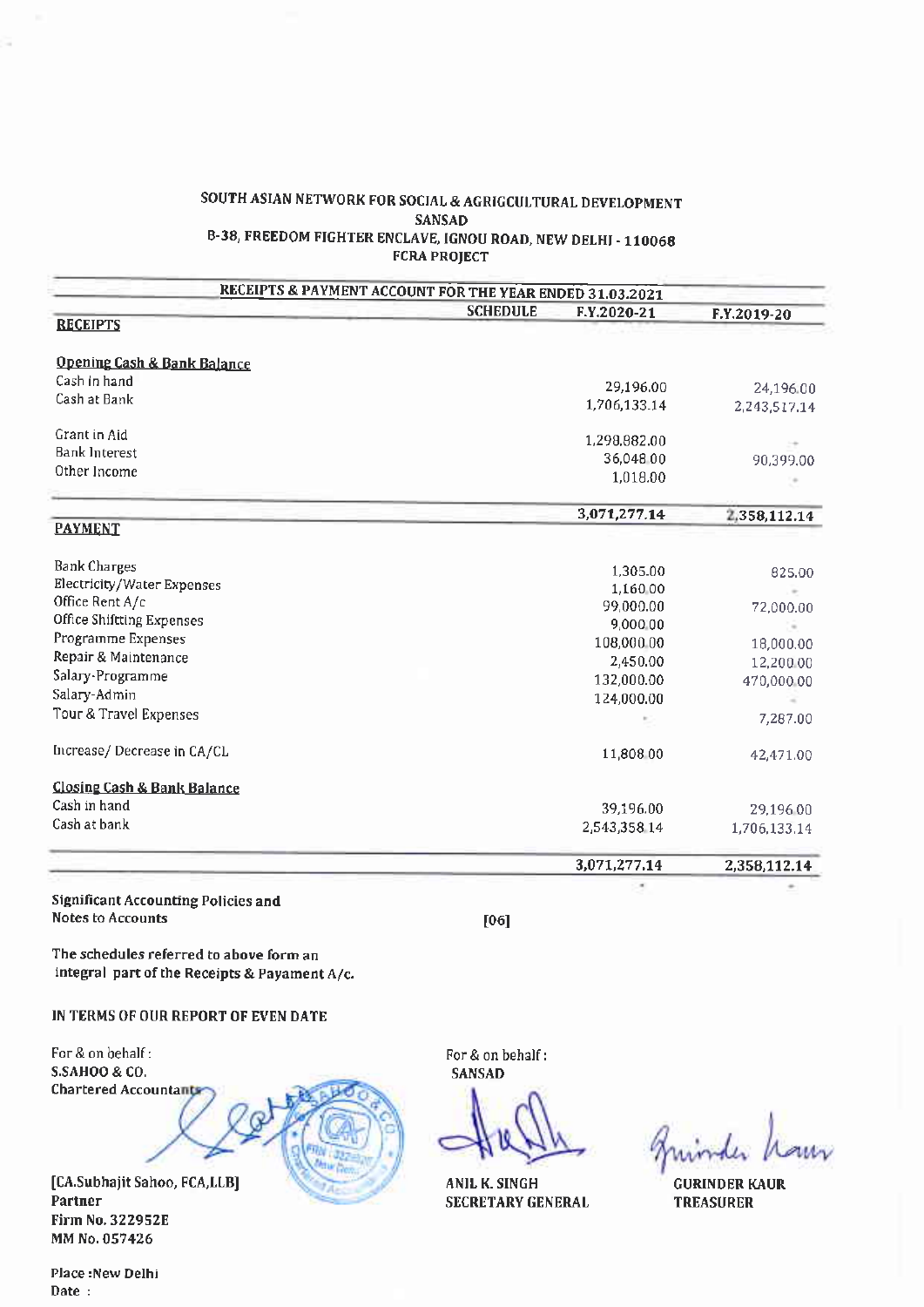# SOUTH ASIAN NETWORK FOR SOCIAL & AGRIGCULTURAL DEVELOPMENT SANSAD B-38, FREEDOM FIGHTER ENCLAVE, IGNOU ROAD, NEW DELHI - 110068<br>FCRA PROJECT

|                                                | Schedules forming part of Financial Statement |               |
|------------------------------------------------|-----------------------------------------------|---------------|
|                                                | F.Y.2020-21                                   | F.Y.2019-20   |
| <b>SCHEDULE [01]: GENERAL FUND</b>             |                                               |               |
| Opening Balance b/f                            | 2,439,748,98                                  | 2,843,824 92  |
| Add: Excess of Income over Expenditure         | 990.652.00                                    | (404, 075.94) |
| <b>TOTAL</b>                                   | 3,430,400.98                                  | 2,439,748.98  |
| <b>SCHEDULE [02] : ASSETS FUND</b>             |                                               |               |
| Opening Balance                                | 119,734.00                                    |               |
| Add: Rectification of Errors                   |                                               | 143,098.00    |
| Add: Addition during the year                  |                                               |               |
| Less: Depreciation                             | 18,382 00                                     | 23,364.00     |
| TOTAL                                          | 101,352.00                                    | 119,734.00    |
| <b>SCHEDULE [04]: LOAN &amp; ADVANCES</b>      |                                               |               |
| Security Deposit against Rent                  | 15,000.00                                     | 15,000.00     |
| <b>TDS Receivable</b>                          | 91,298.00                                     | 106,000.00    |
| <b>Accured Interest</b>                        | 689,335.84                                    | 557,716.84    |
| <b>Staff Advance</b>                           | 25,703.00                                     | 25,703.00     |
| Other Advances                                 | 26,510.00                                     |               |
| <b>TOTAL</b>                                   | 847,846.84                                    | 704,419.84    |
| <b>SCHEDULE [05] : CASH &amp; BANK BALANCE</b> |                                               |               |
| Cash in Hand                                   | 39.196.00                                     | 29,196.00     |
| Cash at Scheduled Bank                         |                                               |               |
| on Saving Account                              | 1,107,445.50                                  | 278,778.50    |
| On Saving Account                              | 135,912.64                                    | 127,354.64    |
| On Fixed Deposits                              | 1,300,000.00                                  | 1,300,000.00  |
| TOTAL                                          | 2,582,554.14                                  | 1,735,329.14  |

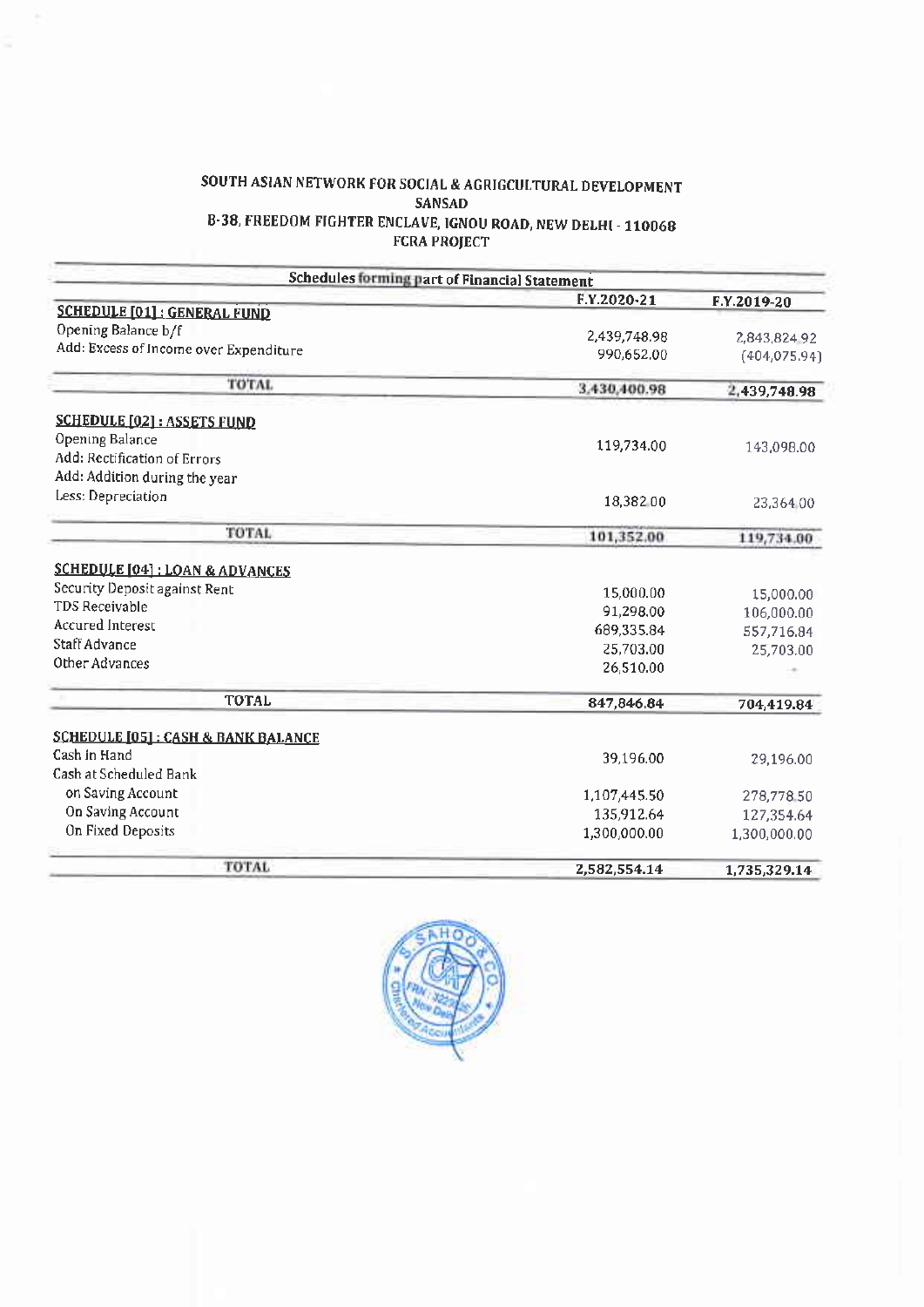# SOUTH ASIAN NETWORK FOR SOCIAL & AGRIGCULTURAL DEVELOPMENT B-38, FREEDOM FIGHTER ENCLAVE, IGNOU ROAD, NEW DELHI - 110068<br>Schedules forming part of Financial Statement **SANSAD**

Amount In Rs.

**CHEDULE 1031: FIXED ASSETS** 

|                            |                    |                                | <b>URUSS BLOUK</b> |              |              |                  |            |               |            |
|----------------------------|--------------------|--------------------------------|--------------------|--------------|--------------|------------------|------------|---------------|------------|
|                            |                    |                                |                    |              |              |                  |            |               | NET BLOCK  |
| PARTICULARS                |                    |                                |                    |              |              |                  |            |               |            |
|                            | <b>Gross Block</b> |                                | Addition           | Total        | Depreication | During the       | Upto       | As on         |            |
|                            | 01.04.2020         | $> 6$ months $  \leq 6$ months |                    |              |              |                  |            |               | As on      |
|                            |                    |                                |                    | 31.03.2021   | 01.04.2020   | vear<br>Addition | 31.03.2021 | 31.03.2021    |            |
|                            |                    |                                |                    |              |              |                  |            |               | 31.03.2020 |
|                            |                    |                                |                    |              |              |                  |            |               |            |
| <b>INTER</b>               | 17,172.00          |                                |                    |              |              |                  |            |               |            |
|                            |                    |                                |                    | 17.172.00    | 17,160.00    |                  |            |               |            |
| JMPUTER EQUIPMENT          |                    |                                |                    |              |              |                  | 17,165.00  |               | 1200       |
| <b>ASS CUTTING MACHINE</b> |                    |                                |                    | 1,93,502.00  | 1.827.0      | 70.00            | 92,497.00  |               |            |
|                            |                    |                                |                    | 11,850.00    |              |                  |            |               | 1,67500    |
| <b>OTOR BIKE</b>           |                    |                                |                    |              | -403,00-     | 189.00           | 7,382.00   | <b>F68.00</b> |            |
|                            | ,06,670.00         |                                |                    | 06.670.00    |              |                  |            |               |            |
| <b>ANDPUMP</b>             |                    |                                |                    |              |              |                  | 69,947.00  | 36,723.00     |            |
|                            |                    |                                |                    | <b>COLOR</b> | む ちせい のみ     | 医心理 化二甲基         |            |               | 13,203.00  |

**ID-GAS**<br>TDEO CAMERA

**OTAL** [A]



**PPL** 

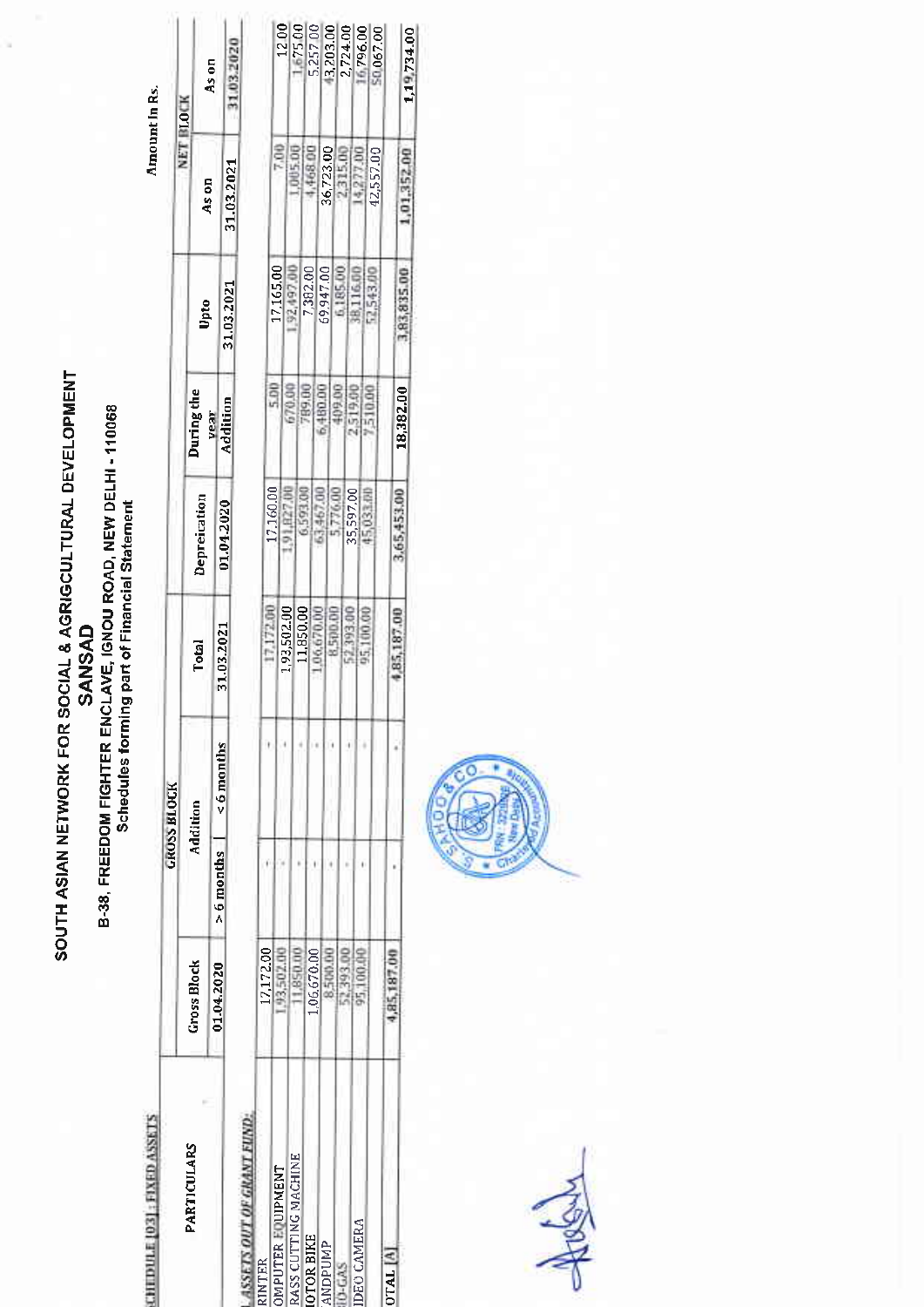# SOUTH ASIAN NETWORK FOR SOCIAL & AGRICULTURAL DEVELOPMENT (SANSAD) B-38, FREEDOM FIGHTERS ENCLAVE, IGNOU ROAD, NEW DELHI-110068 FCRA PROJECT

# SIGNIFICANT ACCOUNTING POLICIES AND NOTES FORMING PART OF ACCOUNTS FOR THE YEAR ENDED ON 31st MARCH 2021

#### A. SIGNIFICANT ACCOUNTING POLICIES

1. Basis of Accounting: The accounts are prepared on historical cost basis as a 'going concern' Income and Expenses are accounted for on accrual basis following generally accepted accounting principles and practices and Accounting Standards issued by the Institute of Chartered Accountants of India for NGOs, wherever applicable, except where otherwise stated.

#### 2. Fired Assets:

- Assets are stated at cost of acquisition including taxes, duties and other lncidentdl expenses felating to acquisition and installation.
- . No revaluation of tixed assets was made during the year.
- 3. Depreciation: Depreciation on depreciable assets is charged on written down value method as per the rates and manner prescribed under Appendix I to the Income Tax Rule 1962.

| <u>Item</u>         | <b>Rate of Depreciation</b> |
|---------------------|-----------------------------|
| Furniture & Fixture | 10%                         |
| Equipment           | 15%                         |
| Computer            | 40%                         |

# B. NOTES TO ACCOUNTS

- 1. Previous year figures to the extent possible has been regrouped and rearranged wherever required.
- 2. Organization have filed Income Tax Return for the financial year 2019-2020 before the due date.
- wareial year 2019-2020 before 3. Organization have filed FC-Annual Return \$60 the due date.